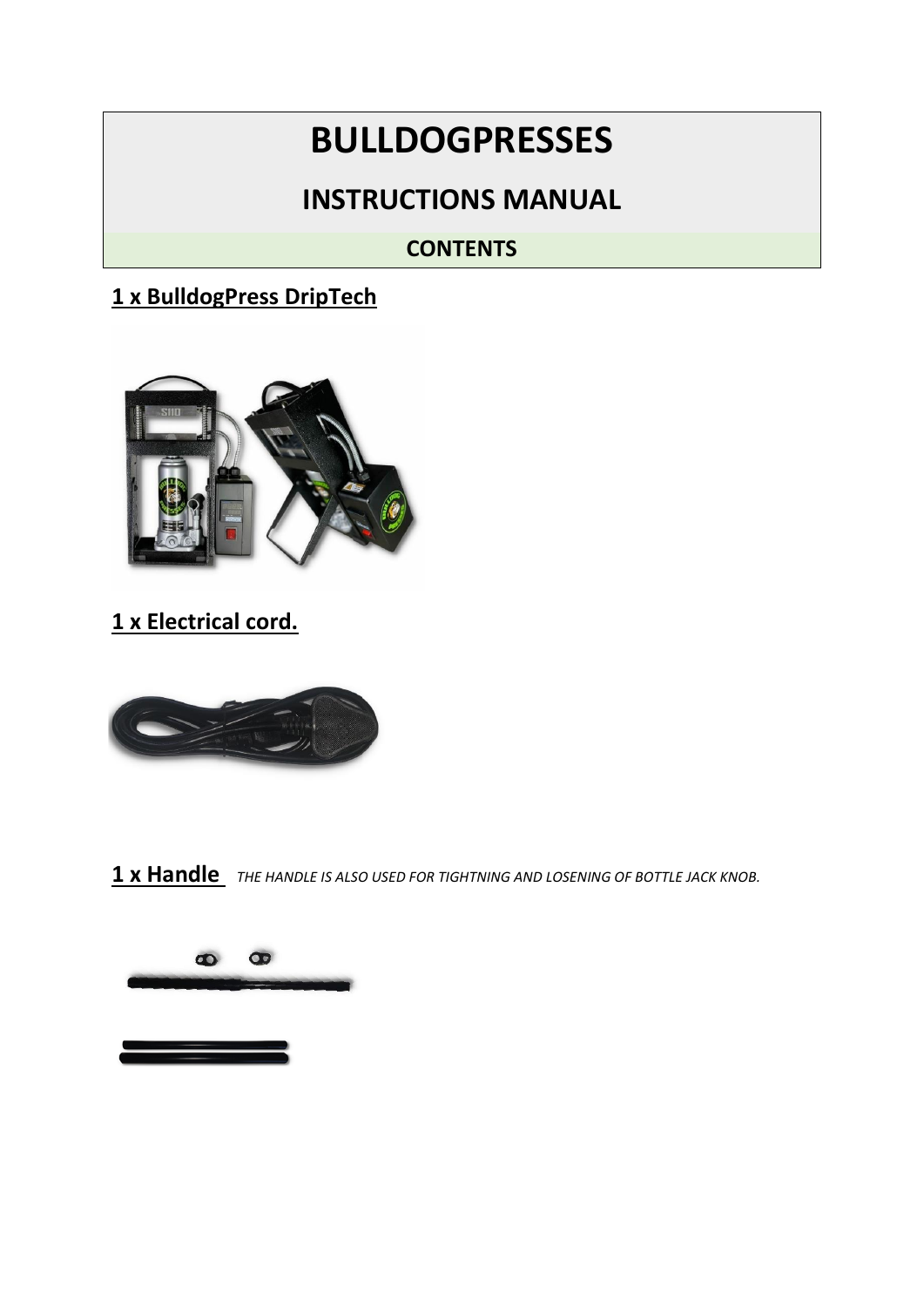#### **Starter pack 1**

1 x Dab tool 1 x Silicone tub 1 x Magnet 5 x Silicone Paper



**Starter Pack 2** 

1 x 36 Micron bag 1 x 90 Micron bag 1 x 160 Micron bag



# **The S110 Bulldog Press DripTech**

#### **Introducing the BulldogPress S110 DripTech**

The DripTech is specially designed to remove Rosin from heated plates faster to preserve the Terpenes for better all-round quality.

#### **Turning the BulldogPress into a normal press**

- 1. Turn the release button to the left to release the plates.
- 2. Hold the Bottle Jack firmly in your hand and lift it upwards pushing the top of the Bottle Jack flat against the heating plates.
- 3. Gently turn Bottle Jack around to face the front of the Press.
- 4. Make sure the pin on top of Bottle Jack is inserted into centre hole of the plate.
- 5. Close release knob and take up slack between Jack and Plates.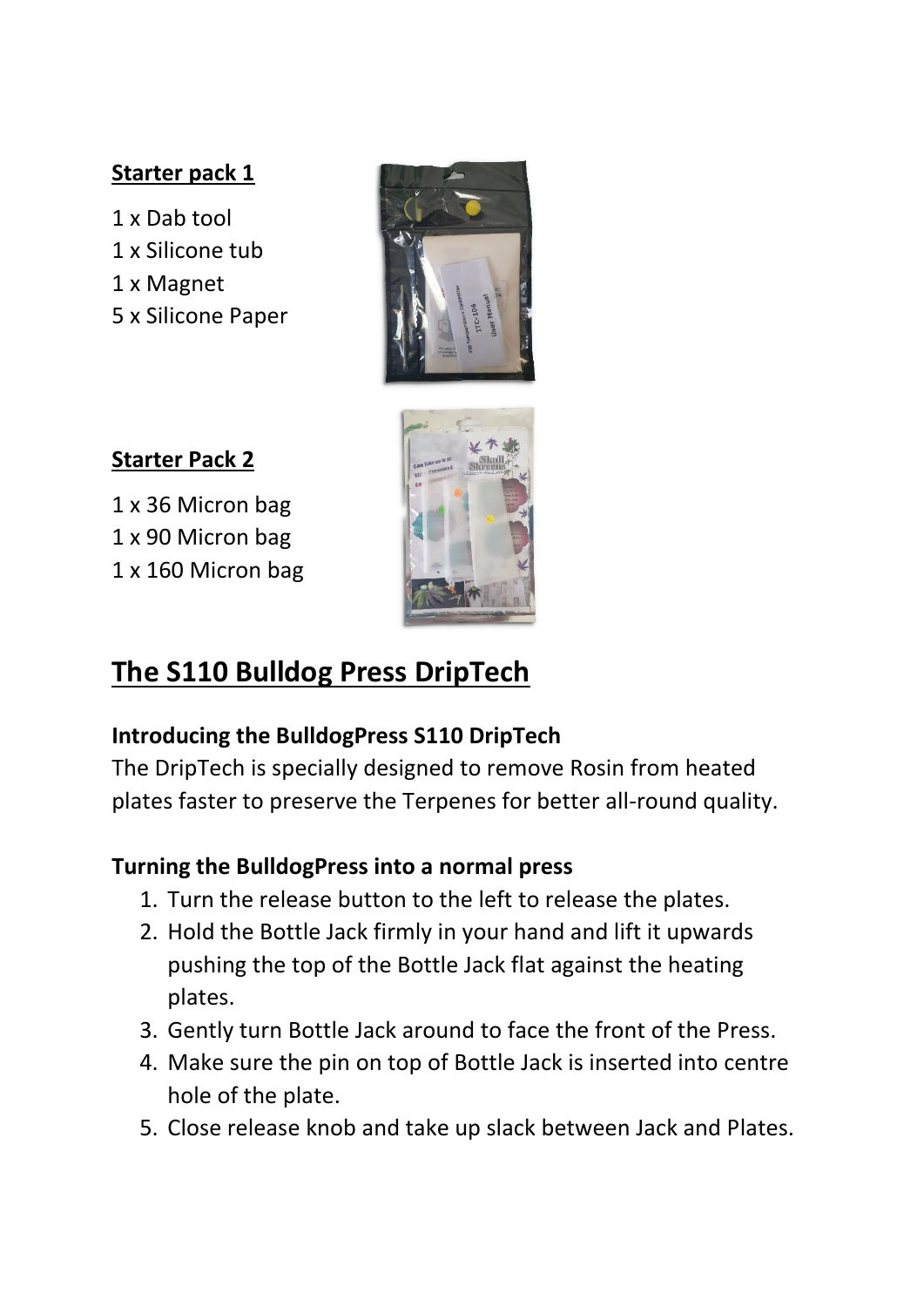